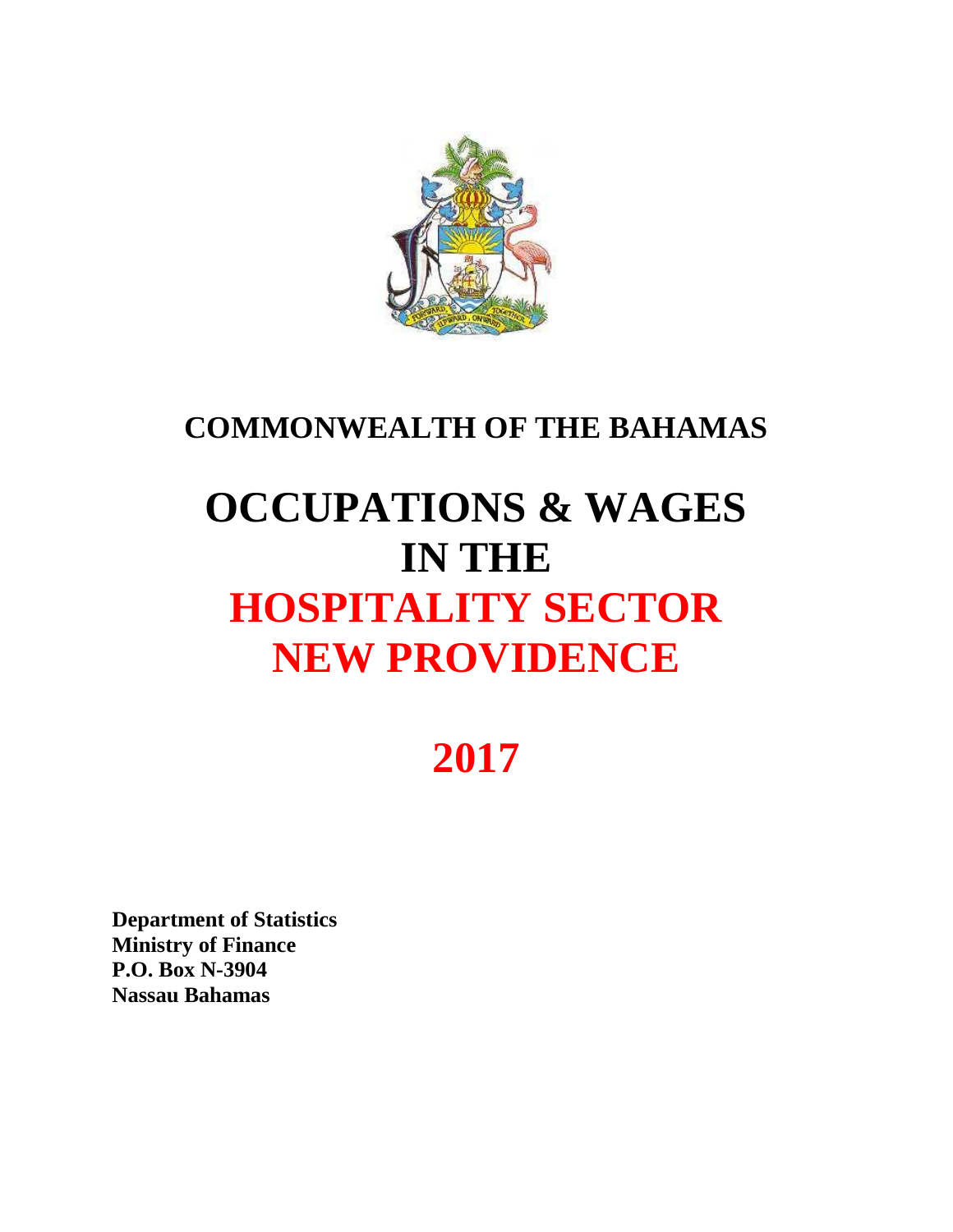#### **F O R E W O R D**

This report provides data on persons employed in the Accommodation and Food Service Activities Industry in New Providence. The report contains information on occupation, sex; average hours worked and average basic wages per week for the year 2017. The information provided in the document was obtained from an administrative data source of leading Accommodation and Food Service Activities establishments which account for approximately fifty percent (50%) of total employment in these establishments operating in New Providence in 2017. Though limited in this respect, the results do provide valuable information on occupations, average basic wages *(not including mandatory and other gratuities for tip category workers)* and average hours worked in the Accommodation and Food Service Activities sector.

This report, previously named the **'Occupations & Wages Report in the Hotel Industry'** was renamed in 2011 to **'Occupations & Wages in the Accommodation and Food Service Activities Industry'** to comply with revised industrial classification outlined in the International Industrial Classification of All Economic Activities (ISIC 2008). Up to 2012, this report provided data for All Bahamas, New Providence and Grand Bahama and The Family Islands. However, this 2017 report provides data only for New Providence. The Department of Statistics wishes to acknowledge the valuable cooperation and assistance of participating agencies such as the Department of Labour, The Bahamas Hotel Employers' Association (BHEA) and the Bahamas Hotel Catering & Allied Workers Union (BHC & AWU). This report was prepared by **Mrs. Cindy Stuart, Statistician III, Leona Wilson Acting Director and the staff of the Labour Market Information Unit**. We gratefully acknowledge the assistance of the web

administrator responsible for mounting it on the department's web-site.

 $H/d$ 

**Leona Wilson Acting Director**

**Department of Statistics**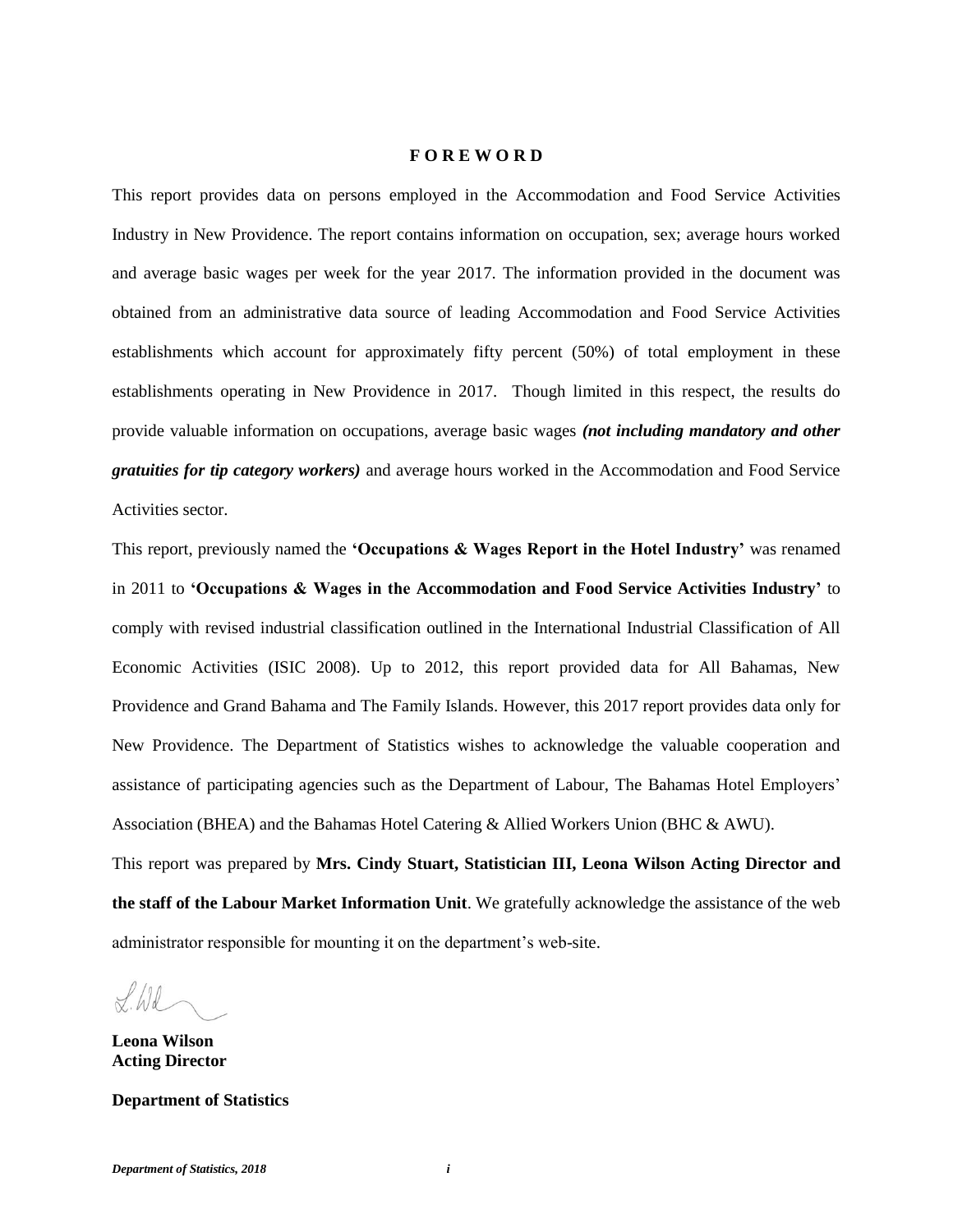#### TABLE OF CONTENTS

|                   |                                                                                                                                                                                                        | PAGE NO.      |
|-------------------|--------------------------------------------------------------------------------------------------------------------------------------------------------------------------------------------------------|---------------|
| Foreword          |                                                                                                                                                                                                        | $\mathbf{i}$  |
| Table of Contents |                                                                                                                                                                                                        | $\mathbf{ii}$ |
| Data Highlights   |                                                                                                                                                                                                        | $iii - iv$    |
| Table 1           | Percentage Distribution of Employed Persons<br>in the Accommodation And Food Service<br>Activities Industry by Occupational Group<br>and Sex - New Providence: 2017                                    | 1             |
| Table 2           | Employed Persons in the Accommodation<br>And Food Service Activities Industry<br>by Occupational Group, Sex and<br>Average Wage per Week -<br>New Providence: 2017 & 2016                              | 2             |
| Table 3           | Employed Persons in the Accommodation<br>And Food Service Activities Industry<br>By Occupational Group, Sex, Actual and<br>Percentage Change in Number of Employees<br>New Providence: 2017 & 2016     | 3             |
| Table 4           | Employed Persons in the Accommodation<br>And Food Service Activities Industry by<br>Occupational Group, Sex, Actual and<br>Percentage Change in Average Wage per Week -<br>New Providence: 2017 & 2016 | 4             |
| Table 5           | Employed Persons in the Accommodation<br>And Food Service Activities Industry<br>by Occupation, Sex, Average Hours Worked &<br>Average Wage per Week -<br>New Providence: 2017                         | $5-9$         |
| Graph             | Number of Persons Employed in The Accommodation<br>And Food Service Activities Industry by Gender<br>New Providence: 2003 - 2017                                                                       | 10            |
| Graph             | Trend of Average Weekly Wage by gender 2003-2017                                                                                                                                                       | 11            |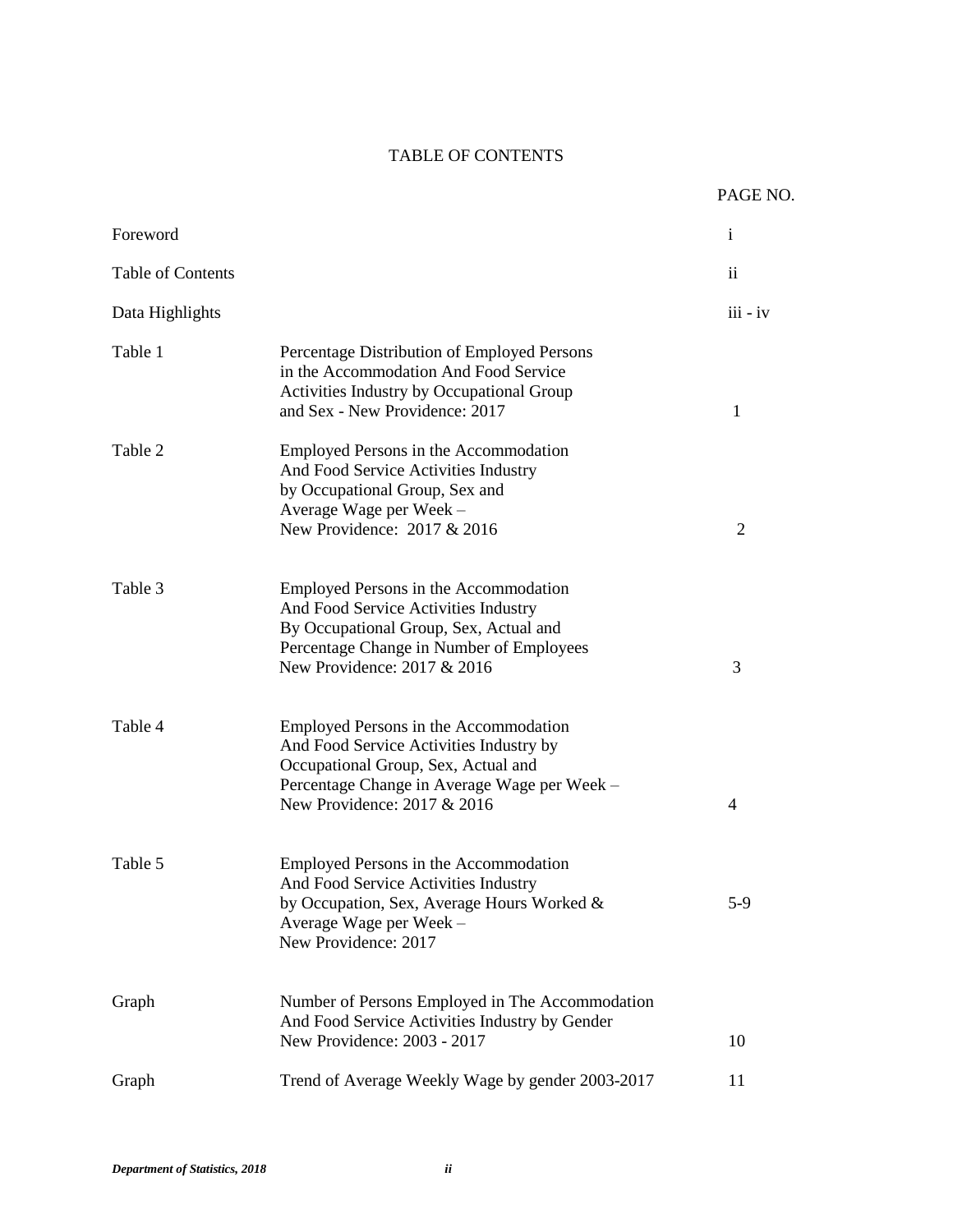#### DATA HIGHLIGHTS

In 2017, the number of workers in the Accommodation and Food Service Activities Industry in New Providence increased by 1,592 or 15.8%. The reopening of Bahamar had a significant impact on the number of persons employed within the Hospitality Sector.

The total number of male employees increased by 630 or 12.6% and the total number of female employees increased by 962 or 18.8%.

Service and Sales Workers was the largest occupational group, accounting for 42% of all workers in 2017 with 4,930 employees, an increase of 709 employees or 16.8% over 2016.

Average weekly wages of workers in the Hospitality Sector rose by 1.4% from 2016 to 2017. The average weekly wage increased for both males (1.0%) and females (1.9%).

Professionals, Science and Engineering Professionals earned the highest weekly wage of \$924. This was followed closely by Managers who earned an average of \$905. However, the lowest average weekly wage of \$257 was earned in the Elementary Occupational Group. This was an increase of \$5 or 2.1% over 2016.

In 2017, the total average hours worked was 39. Within the Industry, males worked an average of 39 hours per week and females worked an average of 38 hours per week.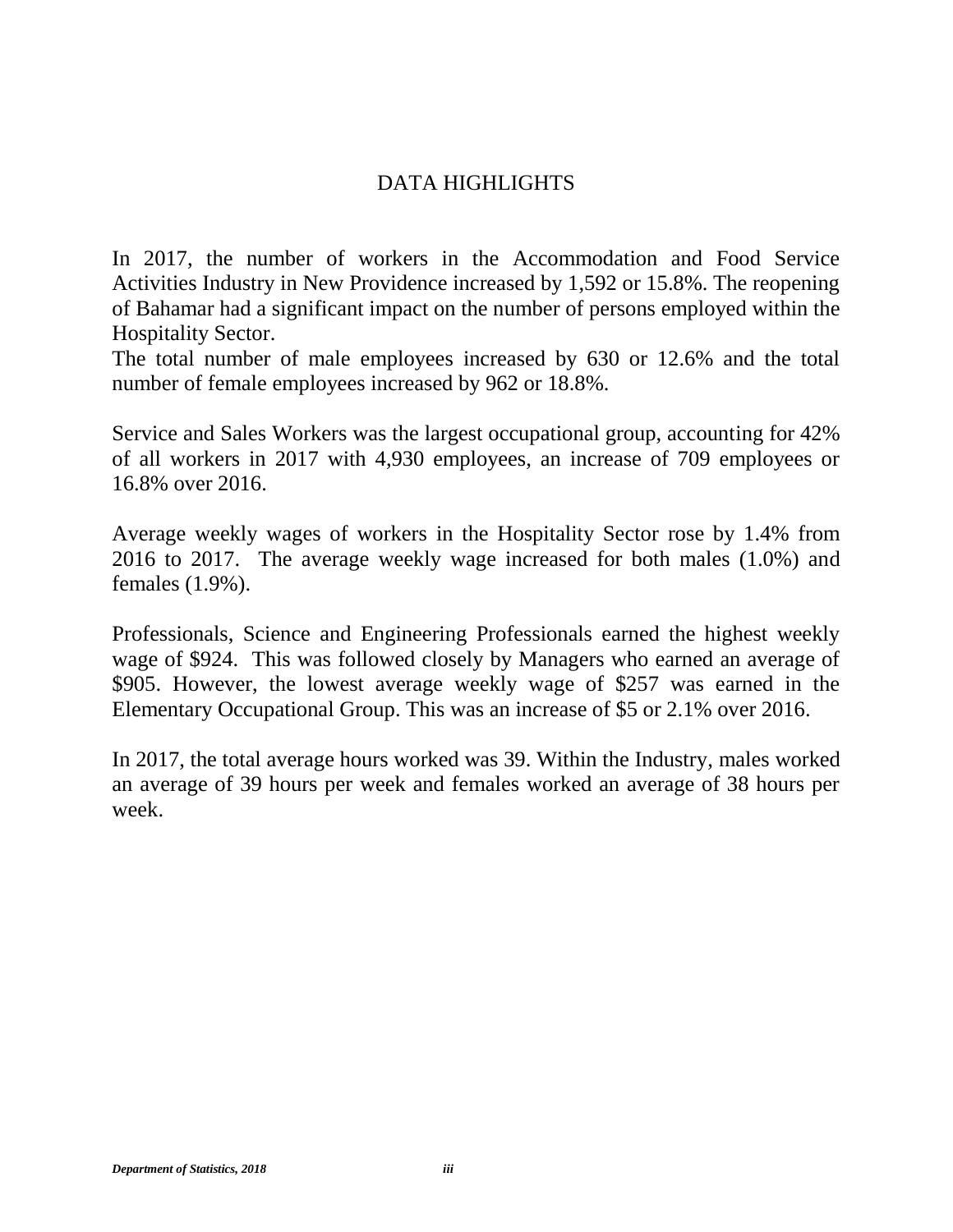| OCCUPATIONS AND WAGES IN THE ACCOMMODATION AND FOOD SERVICE ACTIVITIES INDUSTRY |        |        |        |        |        |        |        |        |        |        |            |            |            |            |            |  |
|---------------------------------------------------------------------------------|--------|--------|--------|--------|--------|--------|--------|--------|--------|--------|------------|------------|------------|------------|------------|--|
| NUMBER OF EMPLOYED PERSONS AND AVERAGE WAGE PER WEEK BY ISLAND AND SEX          |        |        |        |        |        |        |        |        |        |        |            |            |            |            |            |  |
| 2003-2017                                                                       |        |        |        |        |        |        |        |        |        |        |            |            |            |            |            |  |
| <b>EMPLOYED PERSONS</b>                                                         | 2003   | 2004   | 2005   | 2006   | 2007   | 2008   | 2009   | 2010   | 2011   | 2012   | 2013       | 2014       | 2015       | 2016       | 2017       |  |
| IN THE HOTEL INDUSTRY                                                           |        |        |        |        |        |        |        |        |        |        |            |            |            |            |            |  |
|                                                                                 |        |        |        |        |        |        |        |        |        |        |            |            |            |            |            |  |
| <b>ALL BAHAMAS</b>                                                              |        |        |        |        |        |        |        |        |        |        |            |            |            |            |            |  |
| <b>TOTAL</b>                                                                    | 11,369 | 12,022 | 12,023 | 11,946 | 13,440 | 12,630 | 11.681 | 11,746 | 11,802 | 11.651 | <b>N/A</b> | <b>N/A</b> | <b>N/A</b> | <b>N/A</b> | N/A        |  |
| <b>MALE</b>                                                                     | 5,423  | 5,745  | 5,728  | 5,666  | 6,313  | 5,947  | 5,610  | 5,968  | 5,600  | 5,616  | <b>N/A</b> | <b>N/A</b> | <b>N/A</b> | <b>N/A</b> | <b>N/A</b> |  |
| <b>FEMALE</b>                                                                   | 5.946  | 6.277  | 6.295  | 6,280  | 7,127  | 6.683  | 6.071  | 5,778  | 6.202  | 6.035  | <b>N/A</b> | <b>N/A</b> | <b>N/A</b> | <b>N/A</b> | <b>N/A</b> |  |
|                                                                                 |        |        |        |        |        |        |        |        |        |        |            |            |            |            |            |  |
| <b>NEW PROVIDENCE</b>                                                           |        |        |        |        |        |        |        |        |        |        |            |            |            |            |            |  |
| <b>TOTAL</b><br><b>MALE</b>                                                     | 10,176 | 9.812  | 10.020 | 10,823 | 12,356 | 11.619 | 10.895 | 10.946 | 11.243 | 11,041 | 10.981     | 10.862     | 10.372     | 10.094     | 11.686     |  |
|                                                                                 | 4,881  | 4,776  | 4,844  | 5,233  | 5,884  | 5,564  | 5,282  | 5,599  | 5,389  | 5,374  | 5,313      | 5,361      | 5,128      | 4,986      | 5,616      |  |
| <b>FEMALE</b>                                                                   | 5.295  | 5.036  | 5.176  | 5.590  | 6,472  | 6.055  | 5.613  | 5.347  | 5.854  | 5.667  | 5,668      | 5.501      | 5.244      | 5.108      | 6,070      |  |
| <b>GRAND BAHAMA AND</b>                                                         |        |        |        |        |        |        |        |        |        |        |            |            |            |            |            |  |
| THE FAMILY ISLANDS                                                              |        |        |        |        |        |        |        |        |        |        |            |            |            |            |            |  |
| <b>TOTAL</b>                                                                    | 1,193  | 2,210  | 2,003  | 1,123  | 1.084  | 1.011  | 786    | 800    | 559    | 610    | <b>N/A</b> | <b>N/A</b> | <b>N/A</b> | <b>N/A</b> | <b>N/A</b> |  |
| <b>MALE</b>                                                                     | 542    | 969    | 884    | 433    | 429    | 383    | 328    | 369    | 211    | 242    | <b>N/A</b> | <b>N/A</b> | <b>N/A</b> | N/A        | <b>N/A</b> |  |
| <b>FEMALE</b>                                                                   | 651    | 1.241  | 1,119  | 690    | 655    | 628    | 458    | 431    | 348    | 368    | <b>N/A</b> | <b>N/A</b> | <b>N/A</b> | <b>N/A</b> | <b>N/A</b> |  |
| AVERAGE WAGE                                                                    |        |        |        |        |        |        |        |        |        |        |            |            |            |            |            |  |
| <b>PER WEEK</b>                                                                 | 2003   | 2004   | 2005   | 2006   | 2007   | 2008   | 2009   | 2010   | 2011   | 2012   | 2013       | 2014       | 2015       | 2016       | 2017       |  |
|                                                                                 |        |        |        |        |        |        |        |        |        |        |            |            |            |            |            |  |
| <b>ALL BAHAMAS</b>                                                              |        |        |        |        |        |        |        |        |        |        |            |            |            |            |            |  |
| <b>TOTAL</b>                                                                    | \$336  | \$335  | \$355  | \$342  | \$361  | \$359  | \$365  | \$370  | \$385  | \$383  | <b>N/A</b> | <b>N/A</b> | <b>N/A</b> | <b>N/A</b> | <b>N/A</b> |  |
| <b>MALE</b>                                                                     | \$360  | \$362  | \$381  | \$366  | \$379  | \$375  | \$376  | \$376  | \$399  | \$396  | <b>N/A</b> | <b>N/A</b> | <b>N/A</b> | <b>N/A</b> | <b>N/A</b> |  |
| <b>FEMALE</b>                                                                   | \$314  | \$310  | \$332  | \$320  | \$346  | \$344  | \$356  | \$364  | \$372  | \$371  | <b>N/A</b> | <b>N/A</b> | <b>N/A</b> | <b>N/A</b> | <b>N/A</b> |  |
|                                                                                 |        |        |        |        |        |        |        |        |        |        |            |            |            |            |            |  |
| <b>NEW PROVIDENCE</b>                                                           |        |        |        |        |        |        |        |        |        |        |            |            |            |            |            |  |
| <b>TOTAL</b>                                                                    | \$335  | \$341  | \$367  | \$351  | \$369  | \$365  | \$370  | \$375  | \$388  | \$387  | \$344      | \$393      | \$407      | \$420      | \$425      |  |
| <b>MALE</b>                                                                     | \$359  | \$368  | \$392  | \$373  | \$387  | \$380  | \$380  | \$381  | \$402  | \$400  | \$344      | \$408      | \$418      | \$433      | \$437      |  |
| <b>FEMALE</b>                                                                   | \$313  | \$316  | \$344  | \$329  | \$354  | \$351  | \$361  | \$369  | \$376  | \$376  | \$345      | \$386      | \$395      | \$407      | \$415      |  |
|                                                                                 |        |        |        |        |        |        |        |        |        |        |            |            |            |            |            |  |
| <b>GRAND BAHAMA AND</b>                                                         |        |        |        |        |        |        |        |        |        |        |            |            |            |            |            |  |
| THE FAMILY ISLANDS                                                              |        |        |        |        |        |        |        |        |        |        |            |            |            |            |            |  |
| <b>TOTAL</b>                                                                    | \$343  | \$306  | \$298  | \$260  | \$270  | \$285  | \$300  | \$298  | \$307  | \$309  | <b>N/A</b> | <b>N/A</b> | <b>N/A</b> | <b>N/A</b> | <b>N/A</b> |  |
| <b>MALE</b>                                                                     | \$372  | \$332  | \$320  | \$280  | \$278  | \$306  | \$315  | \$290  | \$312  | \$319  | N/A        | <b>N/A</b> | <b>N/A</b> | N/A        | <b>N/A</b> |  |
| <b>FEMALE</b>                                                                   | \$318  | \$285  | \$280  | \$247  | \$264  | \$272  | \$290  | \$304  | \$304  | \$301  | <b>N/A</b> | <b>N/A</b> | <b>N/A</b> | <b>N/A</b> | <b>N/A</b> |  |
|                                                                                 |        |        |        |        |        |        |        |        |        |        |            |            |            |            |            |  |
|                                                                                 |        |        |        |        |        |        |        |        |        |        |            |            |            |            |            |  |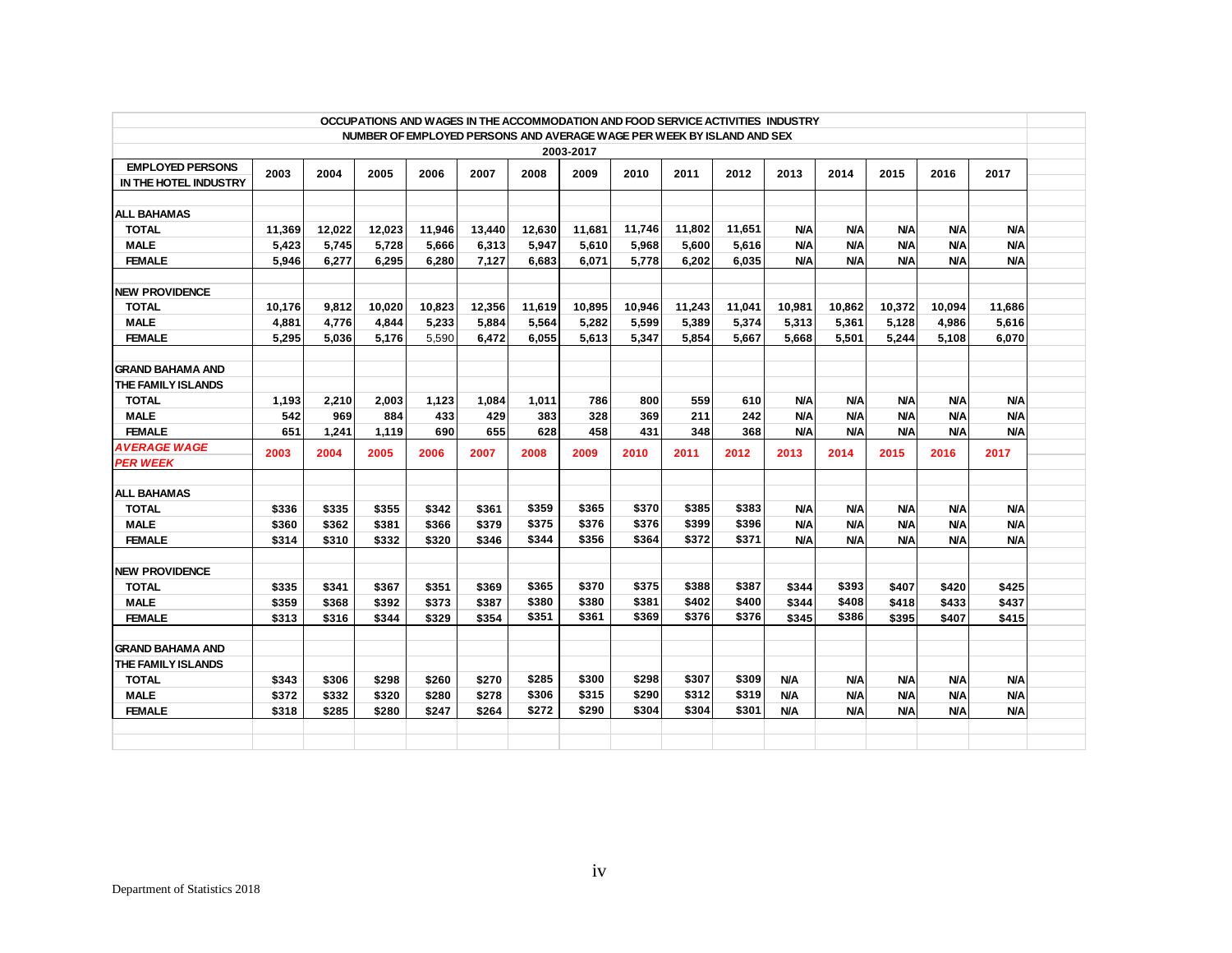#### **PERCENTAGE DISTRIBUTION OF EMPLOYED PERSONS IN THE ACCOMMODATION AND FOOD SERVICE ACTIVITIES INDUSTRY BY OCCUPATIONAL GROUP AND SEX - NEW PROVIDENCE: 2017**

| <b>OCCUPATIONAL GROUP</b>                                              | <b>TOTAL</b> | <b>TOTAL % MALE</b> |       | MALE % | <b>FEMALE</b> | <b>FEMALE %</b> |             | <b>SEX DISTRIBUTION</b> |  |  |
|------------------------------------------------------------------------|--------------|---------------------|-------|--------|---------------|-----------------|-------------|-------------------------|--|--|
|                                                                        |              |                     |       |        |               |                 | <b>MALE</b> | <b>FEMALE</b>           |  |  |
| <b>TOTAL</b>                                                           | 11,686       | 100.0%              | 5,616 | 100.0% | 6,070         | 100.0%          | 48.1%       | 51.9%                   |  |  |
| <b>MANAGERS</b>                                                        | 940          | 8.0%                | 447   | 8.0%   | 493           | 8.1%            | 47.6%       | 52.4%                   |  |  |
| <b>PROFESSIONALS, SCIENCE AND</b><br><b>IENGINEERING PROFESSIONALS</b> | 201          | 1.7%                | 99    | 1.8%   | 102           | 1.7%            | 49.3%       | 50.7%                   |  |  |
| <b>ITECHNICIANS AND ASSOCIATE</b><br><b>IPROFESSIONALS</b>             | 998          | 8.5%                | 478   | 8.5%   | 520           | 8.6%            | 47.9%       | 52.1%                   |  |  |
| <b>ICLERICAL SUPPORT WORKERS</b>                                       | 1,354        | 11.6%               | 501   | 8.9%   | 853           | 14.1%           | 37.0%       | 63.0%                   |  |  |
| <b>ISERVICE AND SALES WORKERS</b>                                      | 4,930        | 42.2%               | 2,372 | 42.2%  | 2,558         | 42.1%           | 48.1%       | 51.9%                   |  |  |
| <b>ISKILLED AGRICULTURE AND FISHERY</b><br><b>WORKERS</b>              | 69           | 0.6%                | 46    | 0.8%   | 23            | 0.4%            | 66.7%       | 33.3%                   |  |  |
| <b>CRAFT AND RELATED TRADE WORKERS</b>                                 | 364          | 3.1%                | 291   | 5.2%   | 73            | 1.2%            | 79.9%       | 20.1%                   |  |  |
| <b>IPLANT AND MACHINE OPERATORS AND</b><br><b>ASSEMBLERS</b>           | 243          | 2.1%                | 128   | 2.3%   | 115           | 1.9%            | 52.7%       | 47.3%                   |  |  |
| <b>ELEMENTARY OCCUPATIONS</b>                                          | 2,587        | 22.1%               | 1,254 | 22.3%  | 1,333         | 22.0%           | 48.5%       | 51.5%                   |  |  |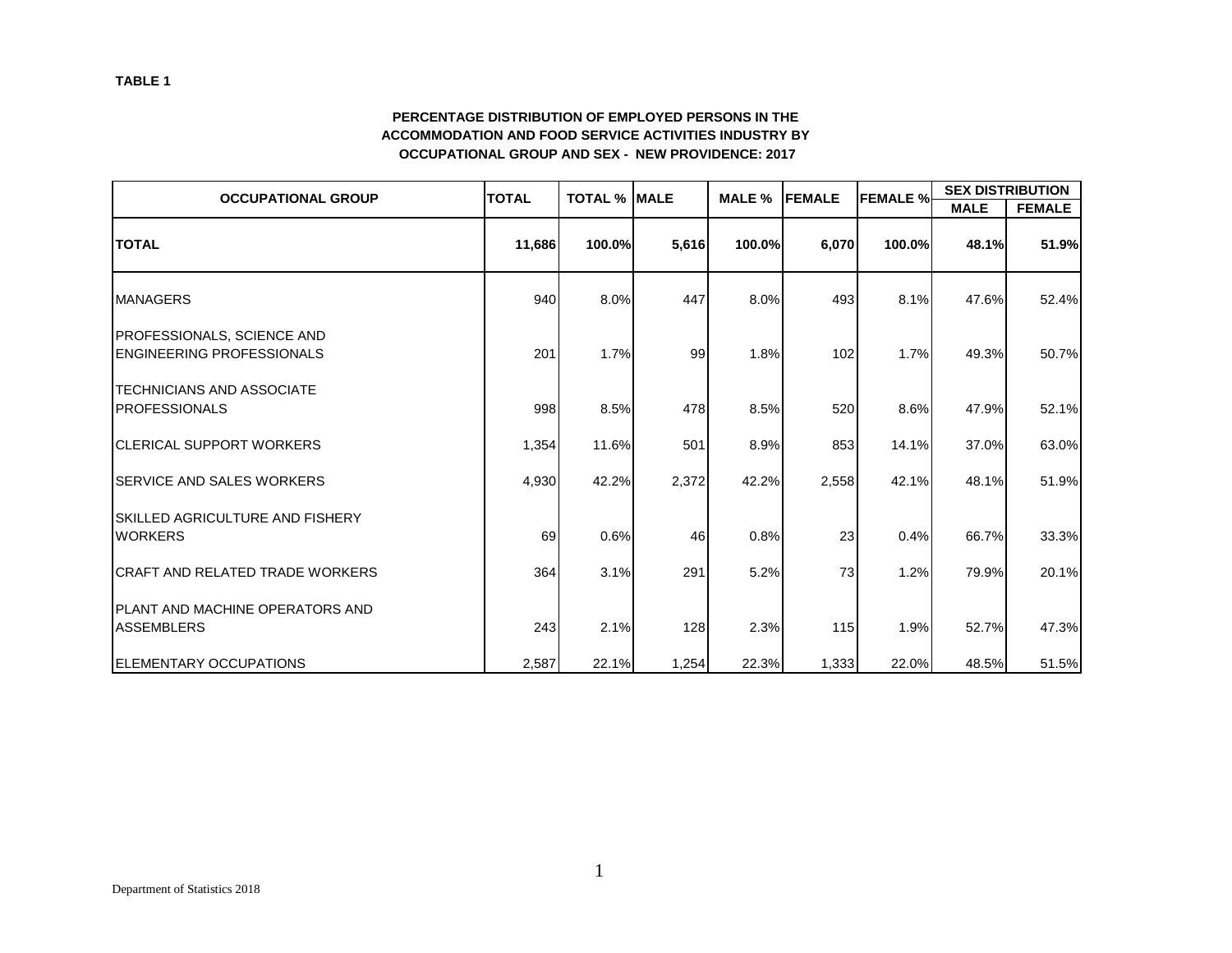#### **EMPLOYED PERSONS IN THE ACCOMMODATION AND FOOD SERVICE ACTIVITIES INDUSTRY BY OCCUPATIONAL GROUP, SEX AND AVERAGE WAGE PER WEEK - NEW PROVIDENCE: 2017 & 2016**

|                                                             |                | 2017           |                | 2016           |                |                |  |  |  |
|-------------------------------------------------------------|----------------|----------------|----------------|----------------|----------------|----------------|--|--|--|
|                                                             | <b>TOTAL</b>   | <b>MALE</b>    | <b>FEMALE</b>  | <b>TOTAL</b>   | <b>MALE</b>    | <b>FEMALE</b>  |  |  |  |
| <b>OCCUPATIONAL GROUP</b>                                   | <b>AVERAGE</b> | <b>AVERAGE</b> | <b>AVERAGE</b> | <b>AVERAGE</b> | <b>AVERAGE</b> | <b>AVERAGE</b> |  |  |  |
|                                                             | <b>WAGE</b>    | <b>WAGE</b>    | <b>WAGE</b>    | <b>WAGE</b>    | <b>WAGE</b>    | <b>WAGE</b>    |  |  |  |
|                                                             | <b>PER</b>     | <b>PER</b>     | <b>PER</b>     | <b>PER</b>     | <b>PER</b>     | <b>PER</b>     |  |  |  |
|                                                             | <b>WEEK</b>    | <b>WEEK</b>    | <b>WEEK</b>    | <b>WEEK</b>    | <b>WEEK</b>    | <b>WEEK</b>    |  |  |  |
| <b>TOTAL</b>                                                | \$425          | \$437          | \$415          | \$420          | \$433          | \$407          |  |  |  |
| <b>MANAGERS</b>                                             | \$905          | \$966          | \$850          | \$832          | \$882          | \$782          |  |  |  |
| <b>PROFESSIONALS, SCIENCE AND</b>                           |                |                |                |                |                |                |  |  |  |
| <b>IENGINEERING PROFESSIONALS</b>                           | \$924          | \$983          | \$867          | \$836          | \$941          | \$769          |  |  |  |
| <b>ITECHNICIANS AND ASSOCIATE</b>                           |                |                |                |                |                |                |  |  |  |
| PROFESSIONALS                                               | \$609          | \$626          | \$594          | \$610          | \$629          | \$590          |  |  |  |
| <b>ICLERICAL SUPPORT WORKERS</b>                            | \$474          | \$474          | \$474          | \$474          | \$491          | \$464          |  |  |  |
| <b>ISERVICE AND SALES WORKERS</b>                           | \$350          | \$353          | \$347          | \$349          | \$352          | \$347          |  |  |  |
| SKILLED AGRICULTURE AND FISHERY<br><b>WORKERS</b>           | \$477          | \$467          | \$497          | \$463          | \$450          | \$503          |  |  |  |
| <b>CRAFT AND RELATED TRADE</b><br><b>WORKERS</b>            | \$481          | \$471          | \$521          | \$442          | \$444          | \$432          |  |  |  |
| <b>PLANT AND MACHINE OPERATORS</b><br><b>AND ASSEMBLERS</b> | \$363          | \$416          | \$304          | \$317          | \$344          | \$296          |  |  |  |
| <b>ELEMENTARY OCCUPATIONS</b>                               | \$257          | \$271          | \$243          | \$252          | \$266          | \$237          |  |  |  |

**TABLE 2**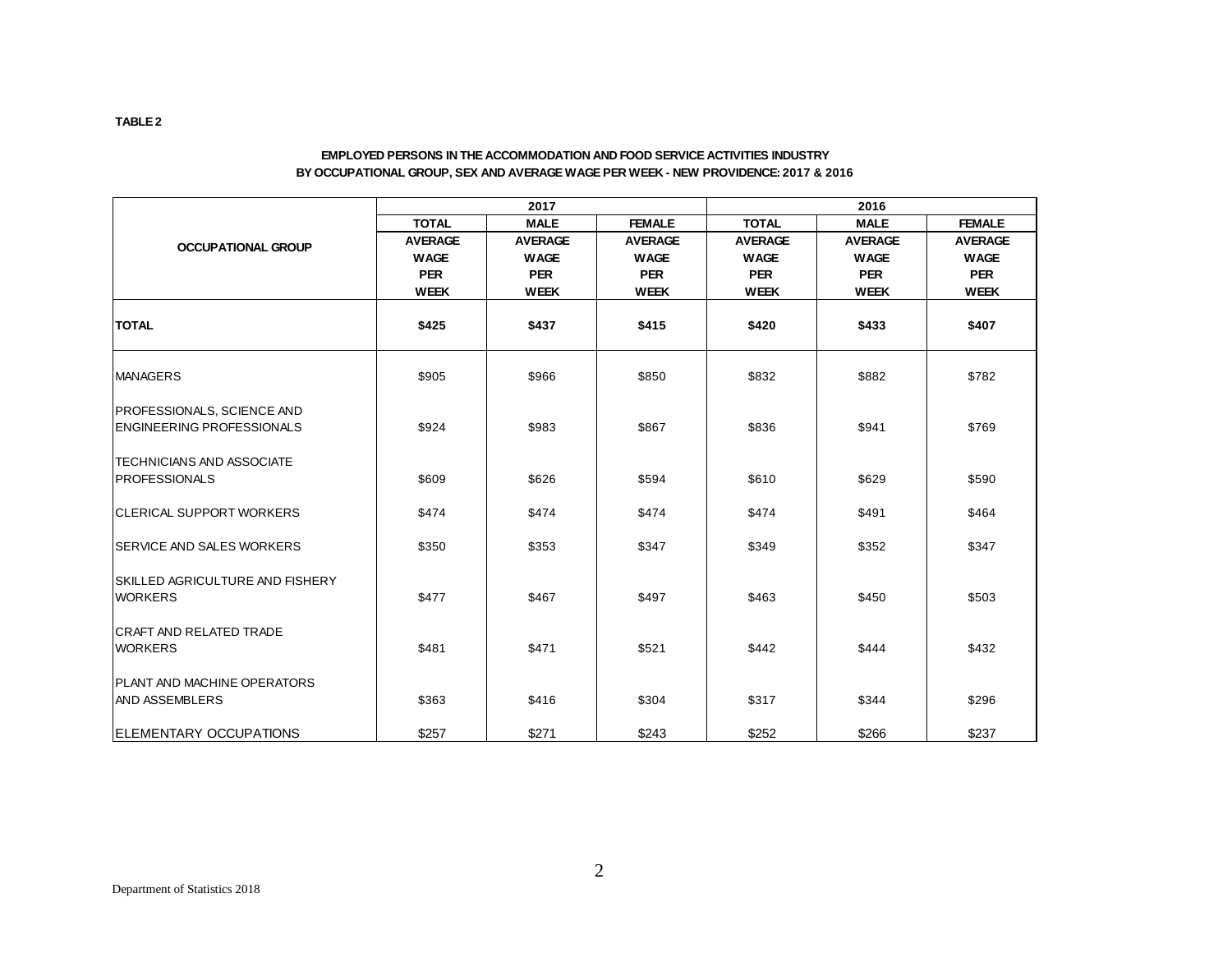#### **EMPLOYED PERSONS IN THE ACCOMMODATION AND FOOD SERVICE ACTIVITIES INDUSTRY BY OCCUPATIONAL GROUP, SEX, ACTUAL AND PERCENTAGE CHANGE IN NUMBER OF EMPLOYEES, NEW PROVIDENCE: 2017 & 2016**

|                                                                     | <b>TOTAL</b>     |        | <b>CHANGE</b> |         |                  | <b>MALE</b>      |                 | <b>CHANGE</b>  | <b>FEMALE</b> |                  | <b>CHANGE</b> |         |
|---------------------------------------------------------------------|------------------|--------|---------------|---------|------------------|------------------|-----------------|----------------|---------------|------------------|---------------|---------|
| <b>OCCUPATIONAL GROUP</b>                                           | <b>NUMBER OF</b> |        |               |         |                  | <b>NUMBER OF</b> |                 |                |               | <b>NUMBER OF</b> |               |         |
|                                                                     | <b>EMPLOYEES</b> |        | <b>ACTUAL</b> | %       | <b>EMPLOYEES</b> |                  | <b>ACTUAL</b>   | $\frac{9}{6}$  |               | <b>EMPLOYEES</b> | <b>ACTUAL</b> | $\%$    |
|                                                                     | 2017             | 2016   |               |         | 2017             | 2016             |                 |                | 2017          | 2016             |               |         |
| <b>TOTAL</b>                                                        | 11,686           | 10,094 | 1,592         | 15.8%   | 5,616            | 4,986            | 630             | 12.6%          | 6,070         | 5,108            | 962           | 18.8%   |
| <b>MANAGERS</b>                                                     | 940              | 1,010  | $-70$         | $-6.9%$ | 447              | 508              | $-61$           | $-12.0%$       | 493           | 502              | -9            | $-1.8%$ |
| <b>PROFESSIONALS, SCIENCE AND</b><br><b>ENGEERING PROFESSIONALS</b> | 201              | 127    | 74            | 58.3%   | 99               | 50               | 49              | 98.0%          | 102           | 77               | 25            | 32.5%   |
| <b>TECHNICIANS AND ASSOCIATE</b><br><b>IPROFESSIONALS</b>           | 998              | 884    | 114           | 12.9%   | 478              | 451              | 27              | 6.0%           | 520           | 433              | 87            | 20.1%   |
| <b>CLERICAL SUPPORT WORKERS</b>                                     | 1,354            | 947    | 407           | 43.0%   | 501              | 336              | 165             | 49.1%          | 853           | 611              | 242           | 39.6%   |
| <b>SERVICE AND SALES WORKERS</b>                                    | 4,930            | 4,221  | 709           | 16.8%   | 2,372            | 2,058            | 314             | 15.3%          | 2,558         | 2,163            | 395           | 18.3%   |
| <b>ISKILLED AGRICULTURE AND FISHERY</b><br><b>WORKERS</b>           | 69               | 74     | $-5$          | $-6.8%$ | 46               | 57               |                 | $-11$ $-19.3%$ | 23            | 17               | 6             | 35.3%   |
| <b>CRAFT AND RELATED TRADE</b><br><b>WORKERS</b>                    | 364              | 351    | 13            | 3.7%    | 291              | 291              | $\Omega$        | $0.0\%$        | 73            | 60               | 13            | 21.7%   |
| <b>IPLANT AND MACHINE OPERATORS</b><br><b>AND ASSEMBLERS</b>        | 243              | 209    | 34            | 16.3%   | 128              | 92               | 36 <sup>1</sup> | 39.1%          | 115           | 117              | $-2$          | $-1.7%$ |
| <b>IELEMENTARY OCCUPATIONS</b>                                      | 2,587            | 2,271  | 316           | 13.9%   | 1,254            | 1.143            | 111             | 9.7%           | 1,333         | 1,128            | 205           | 18.2%   |

**TABLE 3**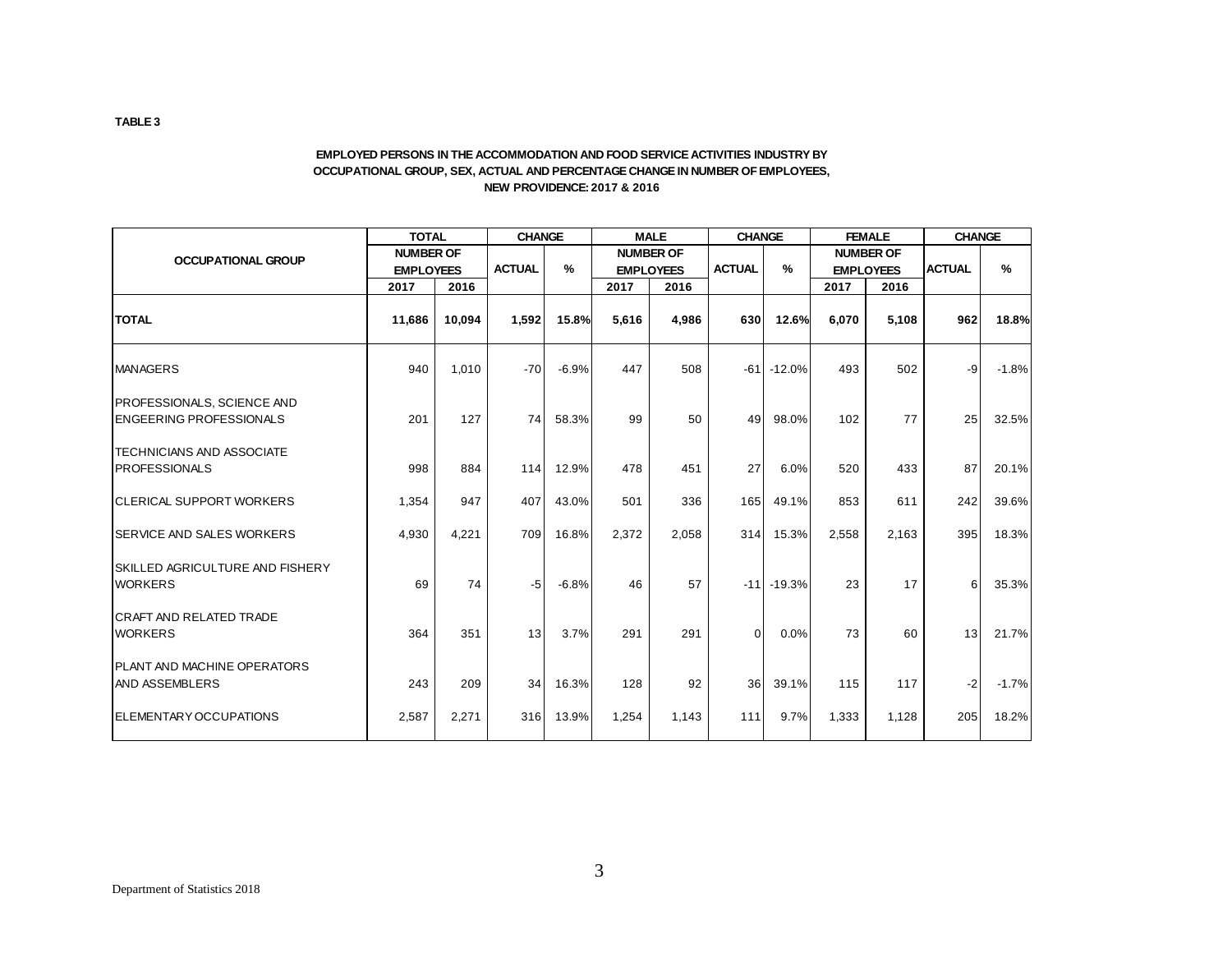#### **EMPLOYED PERSONS IN THE ACCOMMODATION AND FOOD SERVICE ACTIVITIES INDUSTRY BY OCCUPATIONAL GROUP, SEX, ACTUAL AND PERCENTAGE CHANGE IN AVERAGE WAGE PER WEEK, NEW PROVIDENCE: 2017 & 2016**

|                                                                     | <b>TOTAL</b>        |       | <b>CHANGE</b>                  |         |                 | <b>MALE</b>         | <b>CHANGE</b> |         | <b>FEMALE</b>   |                     | <b>CHANGE</b> |               |
|---------------------------------------------------------------------|---------------------|-------|--------------------------------|---------|-----------------|---------------------|---------------|---------|-----------------|---------------------|---------------|---------------|
| <b>OCCUPATIONAL GROUP</b>                                           | <b>AVERAGE WAGE</b> |       |                                |         |                 | <b>AVERAGE WAGE</b> |               |         |                 | <b>AVERAGE WAGE</b> |               |               |
|                                                                     | <b>PER WEEK</b>     |       | $\frac{9}{6}$<br><b>ACTUAL</b> |         | <b>PER WEEK</b> |                     | <b>ACTUAL</b> | $\%$    | <b>PER WEEK</b> |                     | <b>ACTUAL</b> | $\frac{9}{6}$ |
|                                                                     | 2017<br>2016        |       |                                |         | 2017            | 2016                |               |         | 2017            | 2016                |               |               |
| <b>TOTAL</b>                                                        | \$425               | \$420 | \$6                            | 1.4%    | \$437           | \$433               | \$4           | 1.0%    | \$415           | \$407               | \$8           | 1.9%          |
| <b>MANAGERS</b>                                                     | \$905               | \$832 | \$73                           | 8.7%    | \$966           | \$882               | \$84          | 9.5%    | \$850           | \$782               | \$68          | 8.7%          |
| <b>PROFESSIONALS, SCIENCE AND</b><br><b>ENGEERING PROFESSIONALS</b> | \$924               | \$836 | \$88                           | 10.5%   | \$983           | \$941               | \$42          | 4.5%    | \$867           | \$769               | \$98          | 12.8%         |
| <b>TECHNICIANS AND ASSOCIATE</b><br><b>PROFESSIONALS</b>            | \$609               | \$610 | $-$1$                          | $-0.1%$ | \$626           | \$629               | $-$ \$3       | $-0.5%$ | \$594           | \$590               | \$4           | 0.7%          |
| <b>ICLERICAL SUPPORT WORKERS</b>                                    | \$474               | \$474 | \$0                            | 0.0%    | \$474           | \$491               | $-$17$        | $-3.5%$ | \$474           | \$464               | \$10          | 2.1%          |
| <b>ISERVICE AND SALES WORKERS</b>                                   | \$350               | \$349 | \$1                            | 0.2%    | \$353           | \$352               | \$1           | 0.3%    | \$347           | \$347               | \$0           | 0.0%          |
| <b>SKILLED AGRICULTURE AND FISHERY</b><br><b>WORKERS</b>            | \$477               | \$463 | \$15                           | 3.1%    | \$467           | \$450               | \$17          | 3.8%    | \$497           | \$503               | $-\$7$        | $-1.3%$       |
| <b>ICRAFT AND RELATED TRADE</b><br><b>WORKERS</b>                   | \$481               | \$442 | \$39                           | 8.9%    | \$471           | \$444               | \$27          | 6.1%    | \$521           | \$432               | \$89          | 20.5%         |
| <b>PLANT AND MACHINE OPERATORS</b><br><b>AND ASSEMBLERS</b>         | \$363               | \$317 | \$46                           | 14.6%   | \$416           | \$344               | \$72          | 21.0%   | \$304           | \$296               | \$8           | 2.8%          |
| <b>IELEMENTARY OCCUPATIONS</b>                                      | \$257               | \$252 | \$5                            | 2.1%    | \$271           | \$266               | \$5           | 2.0%    | \$243           | \$237               | \$6           | 2.5%          |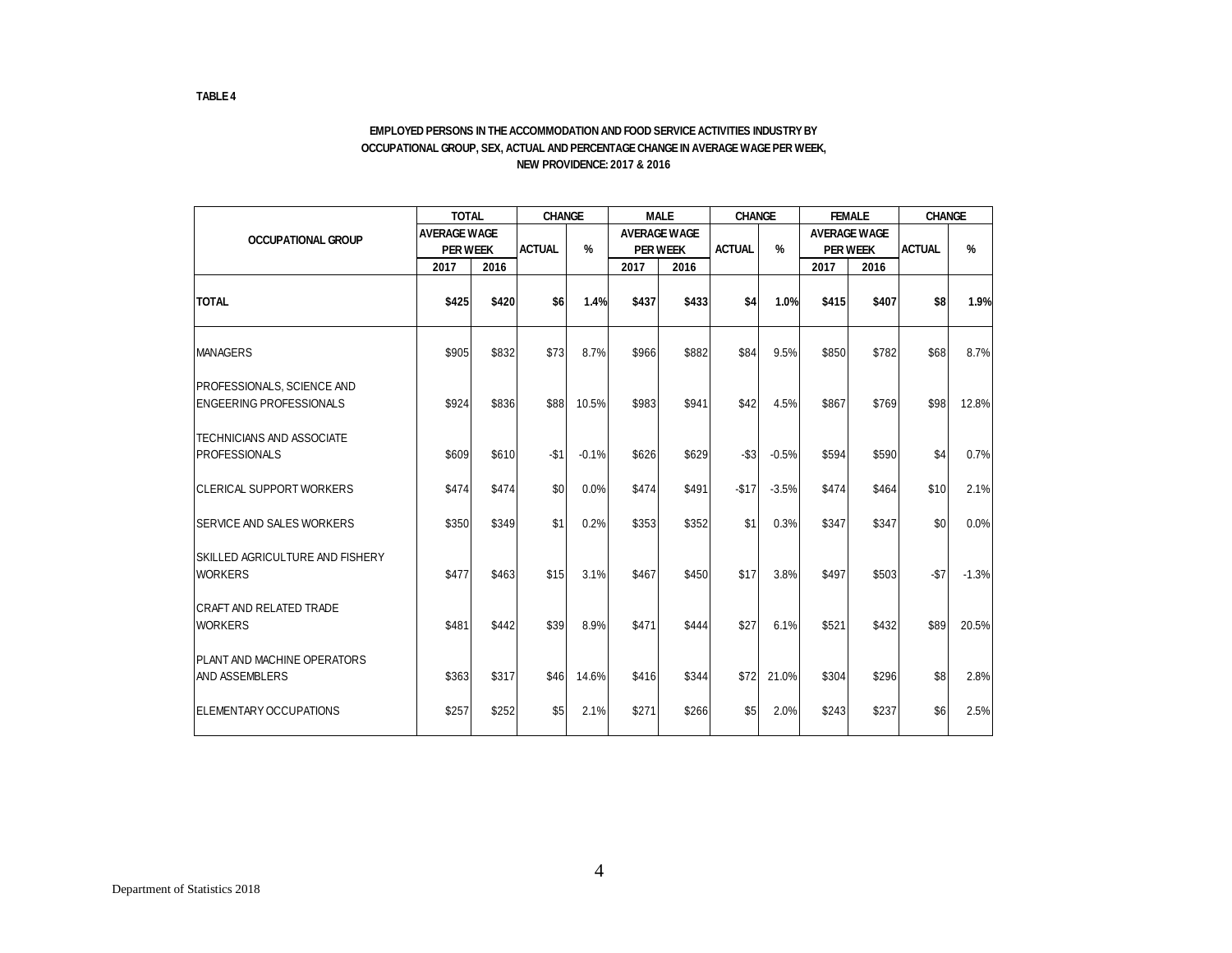| <b>OCCUPATION</b>                                                                                                                          |              | <b>AVERAGE HOURS</b><br><b>WORKED</b> |               | <b>AVERAGE WAGE PER WEEK</b> |                  |                  |  |
|--------------------------------------------------------------------------------------------------------------------------------------------|--------------|---------------------------------------|---------------|------------------------------|------------------|------------------|--|
|                                                                                                                                            | <b>TOTAL</b> | <b>MALE</b>                           | <b>FEMALE</b> | <b>TOTAL</b>                 | <b>MALE</b>      | <b>FEMALE</b>    |  |
| <b>TOTAL</b>                                                                                                                               | 39           | 39                                    | 38            | \$425                        | \$437            | \$415            |  |
| <b>MANAGERS</b>                                                                                                                            | 38           | 40                                    | 37            | \$905                        | \$966            | \$850            |  |
| Managing Directors and Chief Executives                                                                                                    | 40           | 40                                    | 40            | \$1,461                      | \$1,691          | \$1,256          |  |
| <b>Finance Managers</b>                                                                                                                    | 40           | 40                                    | 40            | \$2,047                      | \$3,179          | \$1,524          |  |
| Personnel and Industrials Relation Managers (Non-Governmental)                                                                             | 40           | 40                                    | 40            | \$1,236                      | \$950            | \$1,306          |  |
| Policy and Planning Managers                                                                                                               | 40           |                                       | 40            | \$793                        |                  | \$793            |  |
| Business Services and Administration Managers Not Elsewhere Classified                                                                     | 37           | 40                                    | 33            | \$1,167                      | \$1,254          | \$1,059          |  |
| Sales and Marketing Managers                                                                                                               | 40           | 40                                    | 40            | \$876                        | \$855            | \$886            |  |
| Advertising and Public Relations Managers                                                                                                  | 40           | 40                                    | 40            | \$995                        | \$2,019          | \$654            |  |
| <b>Construction Managers</b>                                                                                                               | 40           | 40                                    |               | \$2,337                      | \$2,337          |                  |  |
| Supply, Distribution and Related Managers                                                                                                  | 40           | 40                                    | 40            | \$777                        | \$815            | \$681            |  |
| Information and Communications Technology Service Managers<br>Financial and Insurance Services Branch Managers (Also Includes Departmental | 45           | 39                                    | 53            | \$1,289                      | \$1,194          | \$1,416          |  |
| Man                                                                                                                                        | 40           | 40                                    | 40            | \$1,289                      | \$1,343          | \$1,235          |  |
| <b>Hotel and Motel Managers</b>                                                                                                            | 26           | 40                                    | 20            | \$775                        | \$883            | \$722            |  |
| Restaurant Managers (In Hotel)                                                                                                             | 40           | 40                                    | 40            | \$781                        | \$908            | \$693            |  |
| Bars, Lounges and Night Clubs (In Hotel)                                                                                                   | 40           | 40                                    | 40            | \$716                        | \$762            | \$647            |  |
| Retail and Wholesale Trade Managers                                                                                                        | 27           | 40                                    | 20            | \$731                        | \$740            | \$727            |  |
| Sports, Recreation and Cultural Centre Managers                                                                                            | 40           | 40                                    | 40            | \$775                        | \$775            | \$776            |  |
| Services Managers Not Elsewhere Classified                                                                                                 | 40           | 40                                    | 40            | \$895                        | \$1,013          | \$643            |  |
| PROFESSIONALS, SCIENCE AND ENGINEERING PROFESSIONALS                                                                                       | 39           | 39                                    | 39            | \$924                        | \$983            | \$867            |  |
| <b>Specialist Medical Practitioners</b>                                                                                                    | 40           | 40                                    |               | \$1,000                      | \$1,000          |                  |  |
| <b>Nursing Professionals</b>                                                                                                               | 40           |                                       | 40            | \$655                        |                  | \$655            |  |
| <b>Paramedical Practitioners</b>                                                                                                           | 40           | 40                                    |               | \$939                        | \$939            |                  |  |
| Environmental and Occupational Health and Hygiene Professionals                                                                            | 40           | 40                                    |               | \$938                        | \$938            |                  |  |
| Accountants                                                                                                                                | 40           | 40                                    | 40            | \$649                        | \$705            | \$629            |  |
| Accountants (Non-Certified)                                                                                                                | 39           | 40                                    | 39            | \$898                        | \$904            | \$894            |  |
| Management and Organization Analysts<br><b>Policy Administration Professionals</b>                                                         | 40<br>40     | 40<br>40                              | 40<br>40      | \$666<br>\$1,413             | \$550<br>\$1,377 | \$840<br>\$1,425 |  |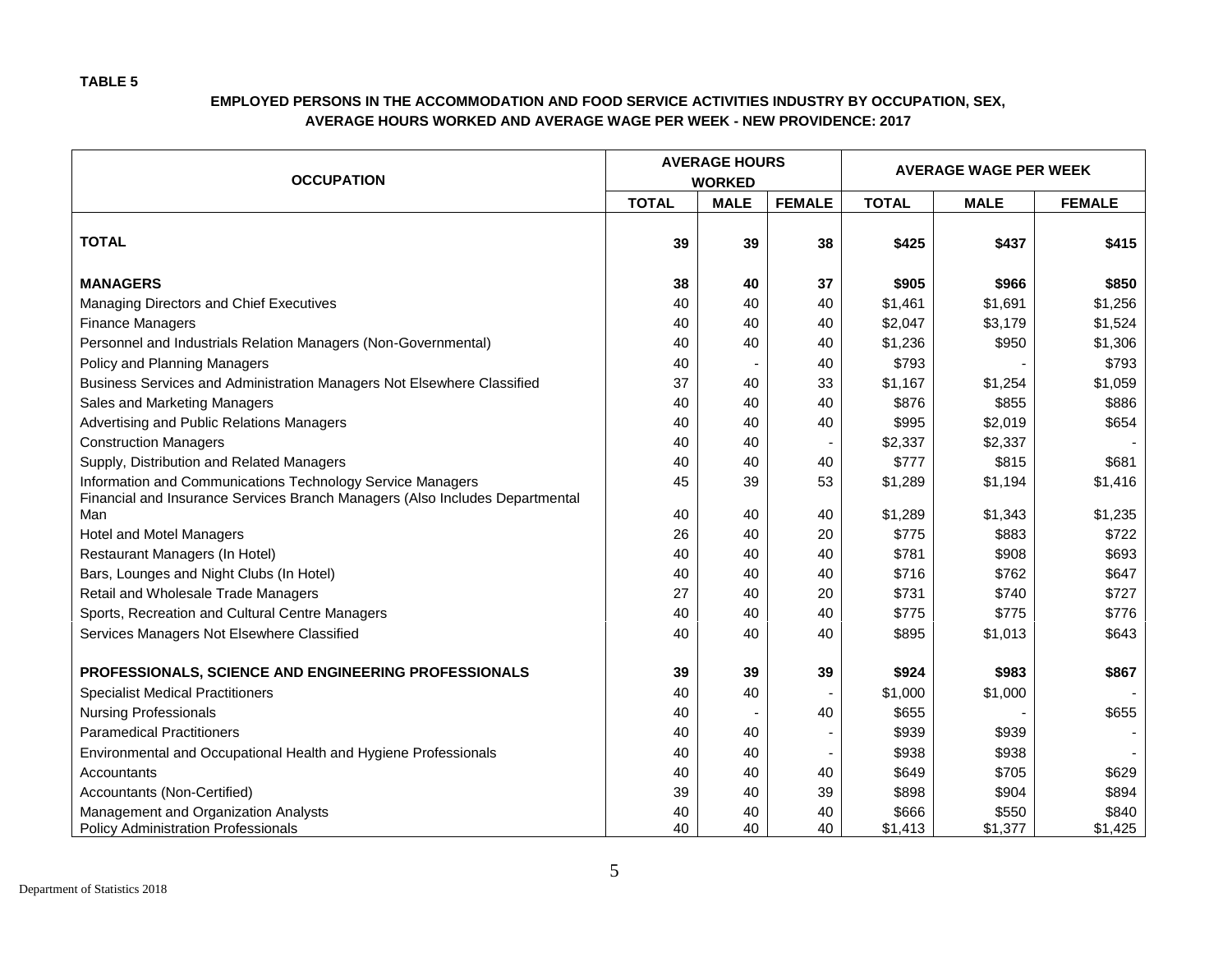| <b>OCCUPATION</b>                                               |              | <b>AVERAGE HOURS</b><br><b>WORKED</b> |                          | <b>AVERAGE WAGE PER WEEK</b> |             |               |  |
|-----------------------------------------------------------------|--------------|---------------------------------------|--------------------------|------------------------------|-------------|---------------|--|
|                                                                 | <b>TOTAL</b> | <b>MALE</b>                           | <b>FEMALE</b>            | <b>TOTAL</b>                 | <b>MALE</b> | <b>FEMALE</b> |  |
|                                                                 |              |                                       |                          |                              |             |               |  |
| Training and Staff Development Professionals                    | 40           | 40                                    | $\overline{\phantom{a}}$ | \$1,691                      | \$1,691     |               |  |
| <b>Systems Analysts</b>                                         | 39           | 39                                    | 40                       | \$842                        | \$873       | \$767         |  |
| Software & Applications Developers and Analysts, N.E.C.         | 40           |                                       | 40                       | \$673                        |             | \$673         |  |
| Database Designers and Administrators                           | 20           | 40                                    |                          | \$702                        | \$1,404     |               |  |
| <b>Systems Administrators</b>                                   | 40           | 40                                    | 40                       | \$1,006                      | \$995       | \$1,021       |  |
| Lawyers                                                         | 40           |                                       | 40                       | \$1,378                      |             | \$1,378       |  |
| <b>Archivists and Curators</b>                                  | 40           | 40                                    |                          | \$1,113                      | \$1,113     |               |  |
| Creative and Performing Artists Not Elsewhere Classified        | 40           |                                       | 40                       | \$776                        |             | \$776         |  |
|                                                                 |              |                                       |                          |                              |             |               |  |
| <b>TECHNICIANS AND ASSOCIATE PROFESSIONALS</b>                  | 39           | 39                                    | 40                       | \$609                        | \$626       | \$594         |  |
| Incinerator and Water Treatment Plant Operators                 | 38           | 38                                    | 38                       | \$323                        | \$319       | \$334         |  |
| Ships' Deck officers and Pilots                                 | 40           | 40                                    | 40                       | \$823                        | \$849       | \$717         |  |
| <b>Pharmaceutical Technicians and Assistants</b>                | 40           | 40                                    | 40                       | \$471                        | \$365       | \$492         |  |
| <b>Veterinary Technicians and Assistants</b>                    | 40           |                                       | 40                       | \$1,923                      |             | \$1,923       |  |
| Physiotherapy Technicians and Assistants                        | 40           | 40                                    | 40                       | \$435                        | \$443       | \$432         |  |
| Environmental and Occupational Health Inspectors and Associates | 40           | 40                                    | 40                       | \$666                        | \$452       | \$985         |  |
| <b>Accounting Associate Professionals</b>                       | 39           | 40                                    | 38                       | \$595                        | \$570       | \$607         |  |
| <b>Buyers</b>                                                   | 40           | 40                                    | 40                       | \$662                        | \$656       | \$664         |  |
| <b>Conference and Event Planners</b>                            | 40           | 40                                    | 40                       | \$626                        | \$614       | \$631         |  |
| <b>Employment Agents and Contractors</b>                        | 40           | 40                                    | 40                       | \$1,349                      | \$1,695     | \$1,002       |  |
| Real Estate Agents and Property Managers                        | 40           | 40                                    | 40                       | \$1,038                      | \$1,425     | \$650         |  |
| office Supervisors                                              | 40           | 40                                    | 40                       | \$746                        | \$812       | \$738         |  |
| <b>Legal Secretaries</b>                                        | 40           | 40                                    | $\blacksquare$           | \$842                        | \$842       |               |  |
| Administrative and Executive Secretaries                        | 40           | 40                                    | 40                       | \$586                        | \$668       | \$581         |  |
| Customs and Border Inspectors                                   | 40           |                                       | 40                       | \$900                        |             | \$900         |  |
| Athletes and Sports Players                                     | 40           | 40                                    | 40                       | \$496                        | \$767       | \$225         |  |
| Sports Coaches, Instructors and officials                       | 40           | 40                                    |                          | \$1,052                      | \$1,052     |               |  |
| Fitness and Recreation Instructors and Program Leaders          | 38           | 38                                    | 40                       | \$429                        | \$430       | \$395         |  |
| Photographers                                                   | 39           | 40                                    | 39                       | \$321                        | \$544       | \$210         |  |
| Interior Designers and Decorators                               | 40           | 40                                    | 40                       | \$433                        | \$473       | \$425         |  |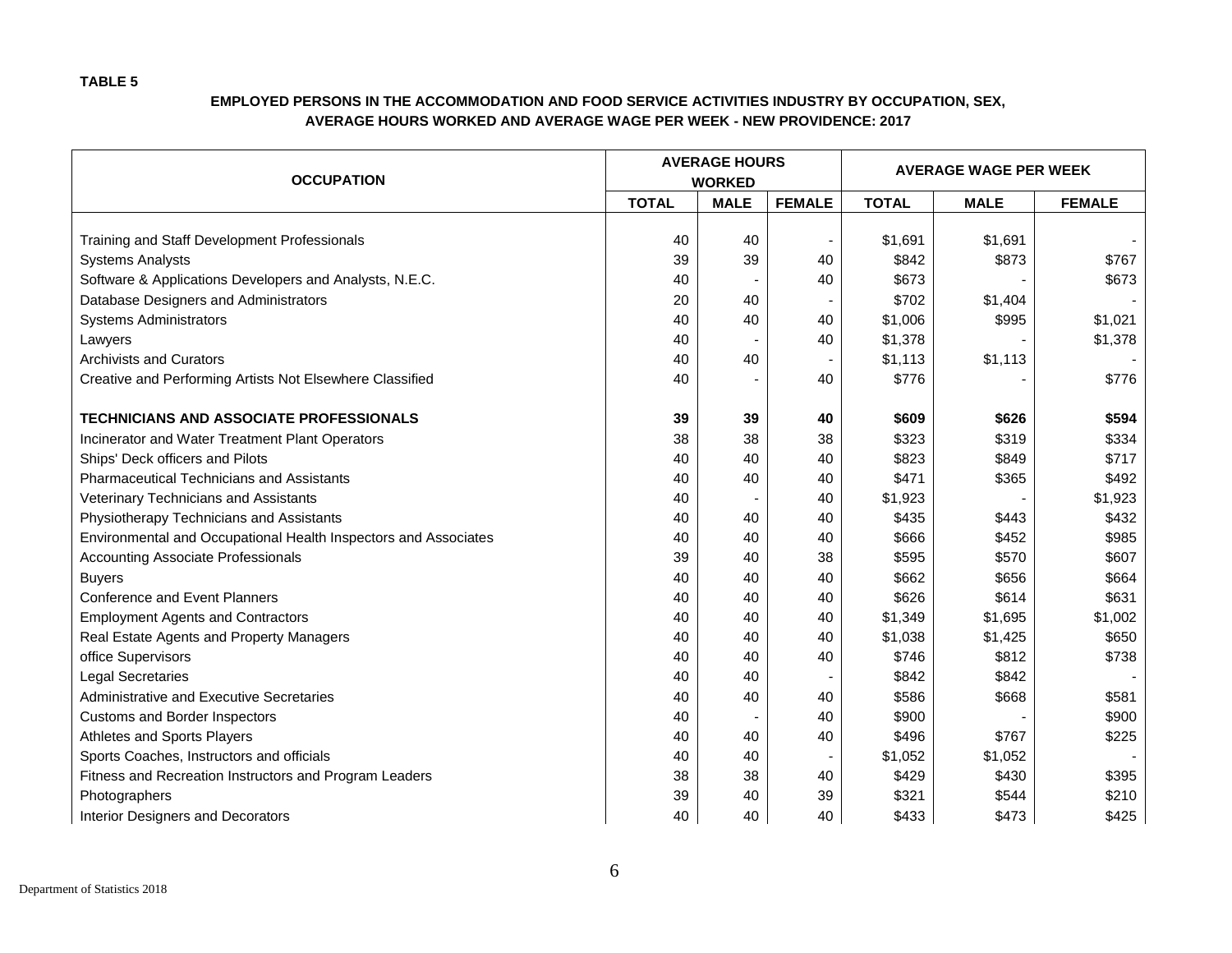| <b>OCCUPATION</b>                                                     |              | <b>AVERAGE HOURS</b><br><b>WORKED</b> |               | <b>AVERAGE WAGE PER WEEK</b> |             |               |  |
|-----------------------------------------------------------------------|--------------|---------------------------------------|---------------|------------------------------|-------------|---------------|--|
|                                                                       | <b>TOTAL</b> | <b>MALE</b>                           | <b>FEMALE</b> | <b>TOTAL</b>                 | <b>MALE</b> | <b>FEMALE</b> |  |
| Chefs                                                                 | 40           | 40                                    | 40            | \$806                        | \$944       | \$633         |  |
|                                                                       |              |                                       |               |                              |             |               |  |
| Information and Communications Technology Operations Technicians      | 40           | 40                                    |               | \$457                        | \$457       |               |  |
| Information and Communication Technology User Support Technicians     | 39           | 39                                    | 40            | \$584                        | \$614       | \$524         |  |
| <b>Computer Network and Systems Technicians</b>                       | 40           | 40                                    | 40            | \$536                        | \$592       | \$480         |  |
| Broadcasting and Audio-Visual Technicians                             | 38           | 38                                    | 38            | \$463                        | \$464       | \$461         |  |
| <b>CLERICAL SUPPORT WORKERS</b>                                       | 40           | 40                                    | 39            | \$474                        | \$474       | \$474         |  |
| <b>General office Clerks</b>                                          | 39           | 40                                    | 38            | \$331                        | \$378       | \$319         |  |
| Secretaries (General)                                                 | 39           |                                       | 39            | \$441                        |             | \$441         |  |
| Data Entry Clerks                                                     | 40           | 40                                    | 40            | \$477                        | \$500       | \$453         |  |
| Bookmakers, Croupiers and Related Gaming Workers                      | 40           | 40                                    | 40            | \$478                        | \$479       | \$477         |  |
| <b>Telephone Switchboard Operators</b>                                | 38           | 38                                    | 38            | \$317                        | \$321       | \$316         |  |
| <b>Hotel Receptionists</b>                                            | 39           | 40                                    | 39            | \$498                        | \$497       | \$499         |  |
| Receptionists (General)                                               | 38           | 38                                    | 38            | \$416                        | \$391       | \$417         |  |
| Client Information Workers Not Elsewhere Classified                   | 32           | 40                                    |               | \$554                        | \$558       | \$538         |  |
| Accounting and Bookkeeping Clerks                                     | 38           | 38                                    | 39            | \$439                        | \$436       | \$442         |  |
| Payroll Clerks                                                        | 40           | 40                                    | 40            | \$578                        | \$838       | \$554         |  |
| <b>Stock Clerks</b>                                                   | 38           | 39                                    | 38            | \$324                        | \$334       | \$302         |  |
| <b>Production Clerks</b>                                              | 40           | 38                                    | 40            | \$462                        | \$299       | \$490         |  |
| Mail Carriers and Sorting Clerks                                      | 39           | 38                                    | 40            | \$417                        | \$318       | \$517         |  |
| <b>Personnel Clerks</b>                                               | 38           | 40                                    | 38            | \$395                        | \$608       | \$372         |  |
| <b>SERVICE AND SALES WORKERS</b>                                      | 38           | 38                                    | 38            | \$350                        | \$353       | \$347         |  |
| <b>Travel Guides</b>                                                  | 39           | 39                                    | 39            | \$414                        | \$393       | \$421         |  |
| Cooks                                                                 | 38           | 38                                    | 38            | \$340                        | \$351       | \$337         |  |
| Pantry Worker In Hotel & Restaurant                                   | 38           | 38                                    | 38            | \$300                        | \$300       | \$300         |  |
| Waiters (In Hotel)                                                    | 38           | 38                                    | 38            | \$212                        | \$211       | \$213         |  |
| Bartenders (In Hotel)                                                 | 39           | 39                                    | 40            | \$265                        | \$263       | \$270         |  |
| Maitre'd and Food & Beverage Supervisors (Restaurant Or Bar In Hotel) | 37           | 39                                    | 34            | \$497                        | \$499       | \$495         |  |
| Cleaning & Housekeeping Supervisors In Hotels                         | 40           | 40                                    | 40            | \$696                        | \$741       | \$664         |  |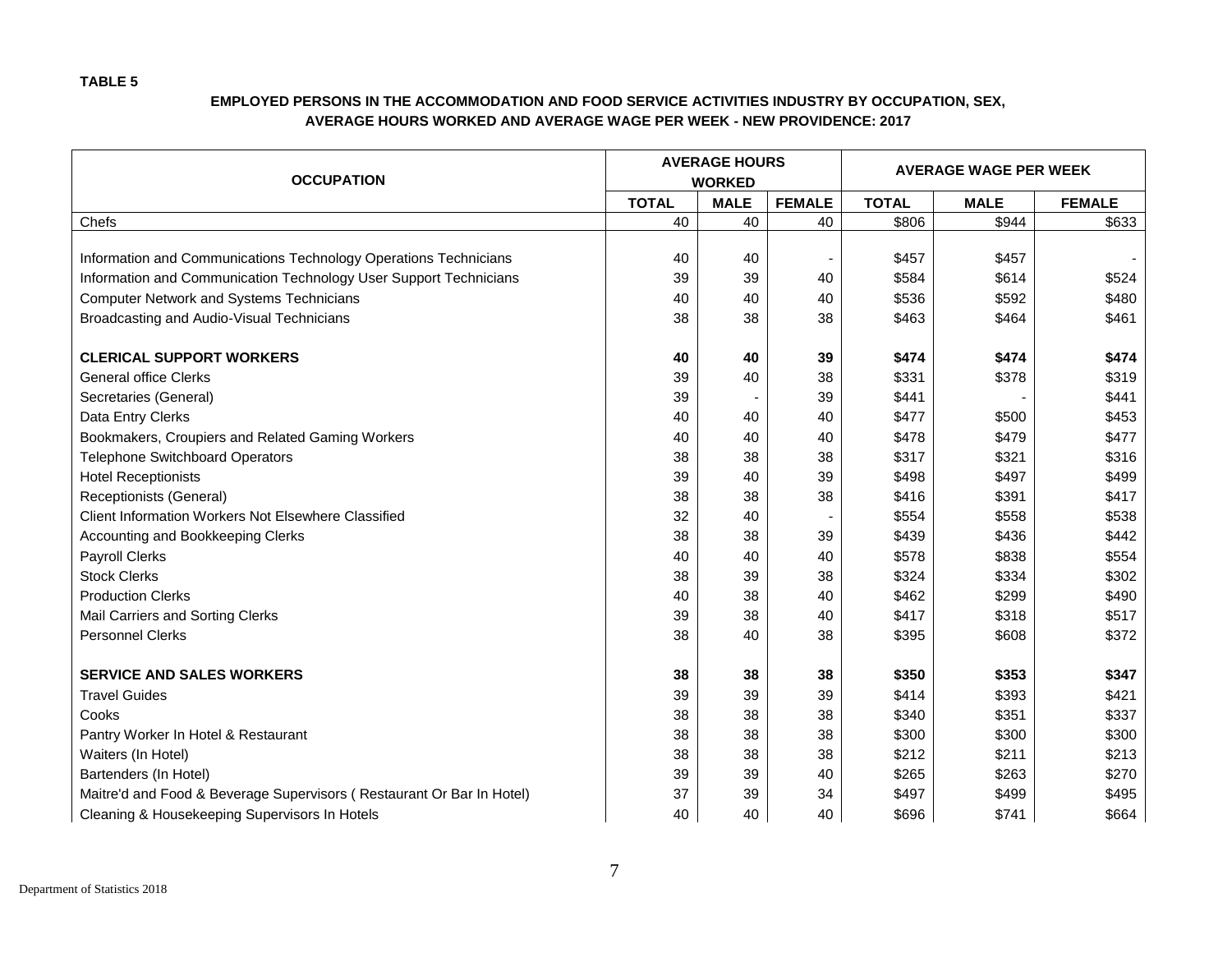| <b>OCCUPATION</b>                                    |              | <b>AVERAGE HOURS</b><br><b>WORKED</b> |               | <b>AVERAGE WAGE PER WEEK</b> |             |               |  |
|------------------------------------------------------|--------------|---------------------------------------|---------------|------------------------------|-------------|---------------|--|
|                                                      | <b>TOTAL</b> | <b>MALE</b>                           | <b>FEMALE</b> | <b>TOTAL</b>                 | <b>MALE</b> | <b>FEMALE</b> |  |
| Domestic Housekeepers                                | 38           | 38                                    | 40            | \$314                        | \$296       | \$511         |  |
| <b>Building Caretakers</b>                           | 39           | 39                                    | 39            | \$534                        | \$547       | \$401         |  |
|                                                      |              |                                       |               |                              |             |               |  |
| Pet Groomers and Animal Care Workers                 | 40           | 40                                    | 40            | \$602                        | \$572       | \$641         |  |
| Personal Services Workers Not Elsewhere Classified   | 39           | 40                                    | 39            | \$384                        | \$396       | \$379         |  |
| Stall and Market Salespersons                        | 38           | 38                                    | 38            | \$412                        | \$412       | \$412         |  |
| Shop Keepers                                         | 40           | 40                                    | 40            | \$488                        | \$438       | \$495         |  |
| <b>Shop Supervisors</b>                              | 38           | 38                                    | 39            | \$343                        | \$323       | \$505         |  |
| <b>Shop Sales Assistants</b>                         | 38           | 39                                    | 38            | \$343                        | \$365       | \$340         |  |
| <b>Cashiers and Ticket Clerks</b>                    | 38           |                                       | 38            | \$349                        |             | \$349         |  |
| Cashiers (Restaurants and Bars In Hotel)             | 38           | 38                                    | 38            | \$352                        | \$318       | \$382         |  |
| Cashiers (Restaurants and Bars Not In Hotel)         | 40           | 40                                    | 40            | \$428                        | \$428       | \$427         |  |
| <b>Service Station Attendants</b>                    | 38           | 38                                    |               | \$310                        | \$310       |               |  |
| <b>Food Service Counter Attendants</b>               | 38           | 38                                    | 38            | \$264                        | \$243       | \$268         |  |
| Sales Workers Not Elsewhere Classified               | 38           | 38                                    |               | \$294                        | \$294       |               |  |
| <b>Child Care Workers</b>                            | 40           |                                       | 40            | \$447                        |             | \$447         |  |
| <b>Security Guards</b>                               | 39           | 39                                    | 39            | \$429                        | \$421       | \$443         |  |
| Protective Services Workers Not Elsewhere Classified | 39           | 39                                    | 39            | \$276                        | \$285       | \$238         |  |
|                                                      |              |                                       |               |                              |             |               |  |
| SKILLED AGRICULTURAL, FORESTRY AND FISHERY WORKERS   | 40           | 39                                    | 40            | \$477                        | \$467       | \$497         |  |
| Gardeners, Horticultural and Nursery Growers         | 39           | 39                                    | 40            | \$451                        | \$442       | \$494         |  |
| Aquarist                                             | 40           | 40                                    | 40            | \$497                        | \$497       | \$498         |  |
|                                                      |              |                                       |               |                              |             |               |  |
| <b>CRAFT AND RELATED TRADE WORKERS</b>               | 40           | 40                                    | 39            | \$481                        | \$471       | \$521         |  |
| <b>Bricklayers and Related Workers</b>               | 38           | 38                                    |               | \$435                        | \$435       |               |  |
| <b>Carpenters and Joiners</b>                        | 38           | 38                                    | 38            | \$458                        | \$461       | \$413         |  |
| Glaziers                                             | 40           |                                       | 40            | \$692                        |             | \$692         |  |
| Plumbers and Pipe Fitters                            | 38           | 38                                    | 38            | \$482                        | \$484       | \$432         |  |
| <b>Painters and Related Workers</b>                  | 38           | 38                                    | 38            | \$437                        | \$439       | \$428         |  |
| <b>Toolmakers and Related Workers</b>                | 38           | 38                                    | 38            | \$433                        | \$433       | \$433         |  |
| Motor Vehicle Mechanics and Repairers                | 38           | 38                                    | 39            | \$475                        | \$463       | \$633         |  |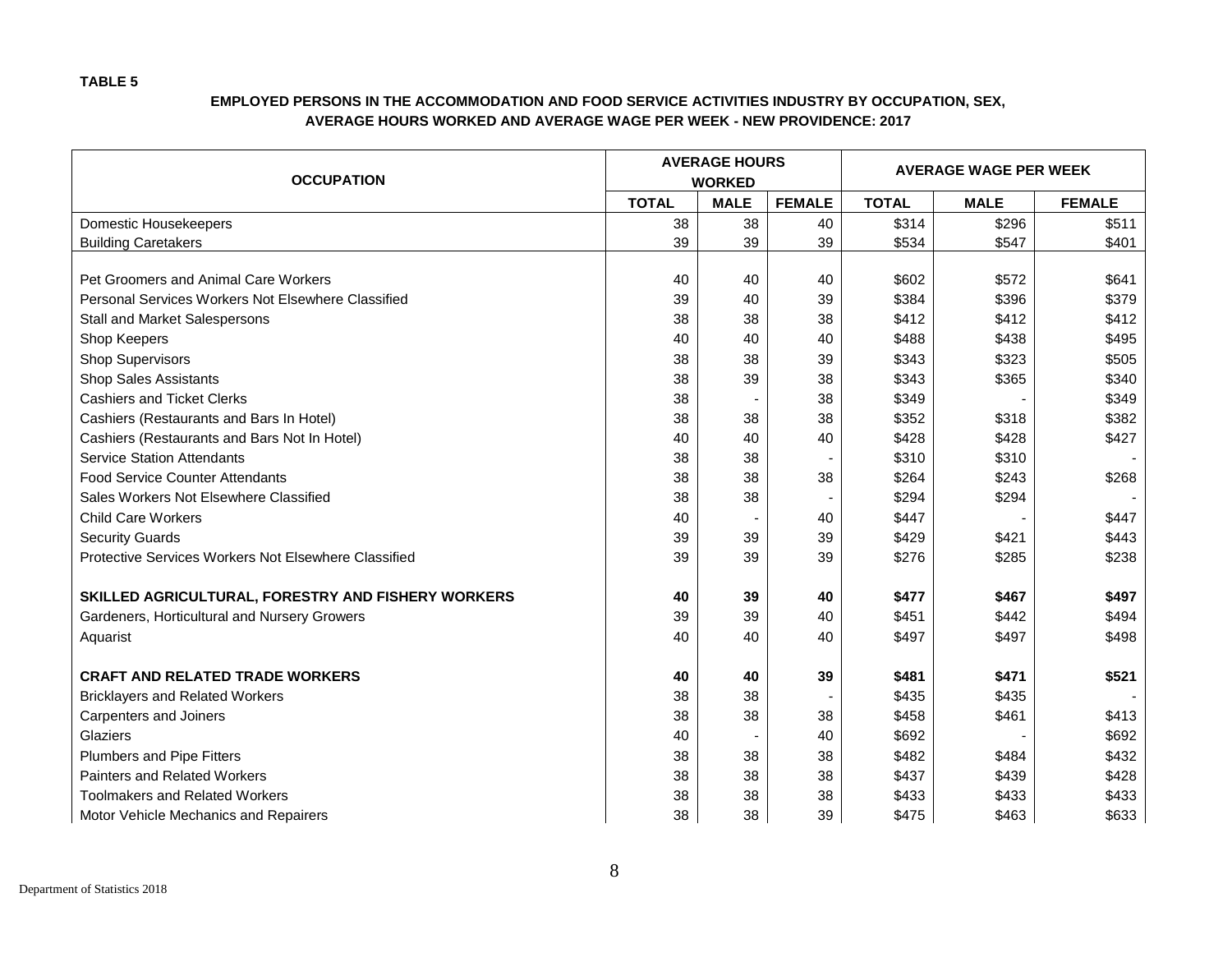| <b>OCCUPATION</b>                                             |              | <b>AVERAGE HOURS</b><br><b>WORKED</b> |               | <b>AVERAGE WAGE PER WEEK</b> |             |               |  |
|---------------------------------------------------------------|--------------|---------------------------------------|---------------|------------------------------|-------------|---------------|--|
|                                                               | <b>TOTAL</b> | <b>MALE</b>                           | <b>FEMALE</b> | <b>TOTAL</b>                 | <b>MALE</b> | <b>FEMALE</b> |  |
| Agricultural and Industrial Machinery Mechanics and Repairers | 45           | 45                                    | 38            | \$400                        | \$403       | \$319         |  |
| Handicraft Workers In Wood, Basketry and Related Materials    | 40           |                                       | 40            | \$588                        |             | \$588         |  |
| <b>Printers</b>                                               | 39           | 39                                    |               | \$635                        | \$635       |               |  |
| <b>Building and Related Electricians</b>                      | 38           | 38                                    | 39            | \$509                        | \$500       | \$636         |  |
| Butchers, Fishmongers and Related Food Preparers              | 38           | 38                                    | 38            | \$352                        | \$359       | \$337         |  |
| Bakers, Pastry-Cooks and Confectionery Makers                 | 40           | 40                                    | 40            | \$713                        | \$732       | \$688         |  |
| Tailors, Dressmakers, Furriers and Hatters                    | 40           | 40                                    | 40            | \$512                        | \$660       | \$473         |  |
|                                                               |              |                                       |               |                              |             |               |  |
| PLANT AND MACHINE OPEATORS AND ASSEMBLERS                     | 38           | 38                                    | 38            | \$363                        | \$416       | \$304         |  |
| <b>Laundry Machine Operators</b>                              | 38           | 38                                    | 38            | \$343                        | \$437       | \$293         |  |
| Steam Engine and Boiler Operators                             | 38           | 38                                    |               | \$531                        | \$531       |               |  |
| Car, Taxi and Van Drivers                                     | 39           | 39                                    | 39            | \$400                        | \$390       | \$468         |  |
| Heavy Truck and Lorry Drivers                                 | 38           | 38                                    |               | \$397                        | \$397       |               |  |
| Earthmoving and Related Plant Operators                       | 40           | 40                                    |               | \$438                        | \$438       |               |  |
| Crane, Hoist and Related Plant Operators                      | 38           | 38                                    | ٠             | \$403                        | \$403       |               |  |
| Ships' Deck Crews and Related Workers                         | 38           | 38                                    | ٠             | \$432                        | \$432       |               |  |
| <b>ELEMENTARY OCCUPATIONS</b>                                 | 38           | 38                                    | 38            | \$257                        | \$271       | \$243         |  |
| Cleaners and Helpers In offices and Other Establishments      | 40           | 40                                    | 40            | \$399                        | \$433       | \$382         |  |
| Cleaners and Helpers In Hotels                                | 38           | 38                                    | 38            | \$239                        | \$277       | \$232         |  |
| Hand Launderers and Pressers                                  | 38           | 38                                    | 38            | \$296                        | \$288       | \$301         |  |
| <b>Other Cleaning Workers</b>                                 | 38           | 38                                    | 38            | \$334                        | \$333       | \$384         |  |
| Garden and Horticultural Labourers                            | 38           | 38                                    | 38            | \$314                        | \$314       | \$309         |  |
| Kitchen Helpers                                               | 38           | 38                                    | 38            | \$261                        | \$257       | \$272         |  |
| Sweepers and Related Labourers                                | 40           | 40                                    |               | \$542                        | \$542       |               |  |
| Messengers, Package Deliverers and Luggage Porters            | 38           | 38                                    | 38            | \$245                        | \$245       | \$245         |  |
| Odd Job Persons                                               | 38           | 38                                    |               | \$328                        | \$328       |               |  |
| Meter Readers and Vending-Machine Collectors                  | 38           | 38                                    |               | \$442                        | \$442       |               |  |
| Elementary Workers Not Elsewhere Classified                   | 39           | 39                                    | 39            | \$297                        | \$297       | \$297         |  |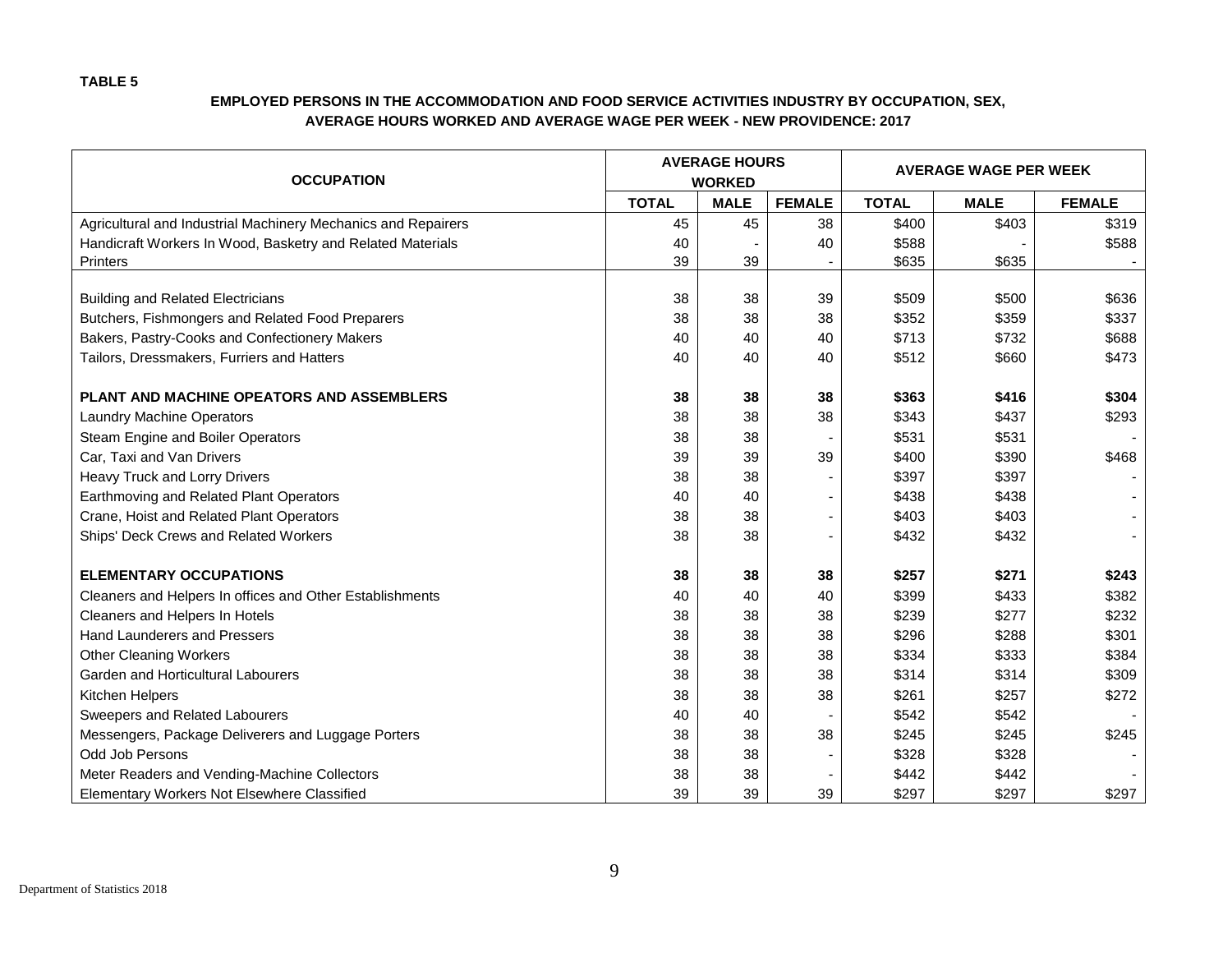